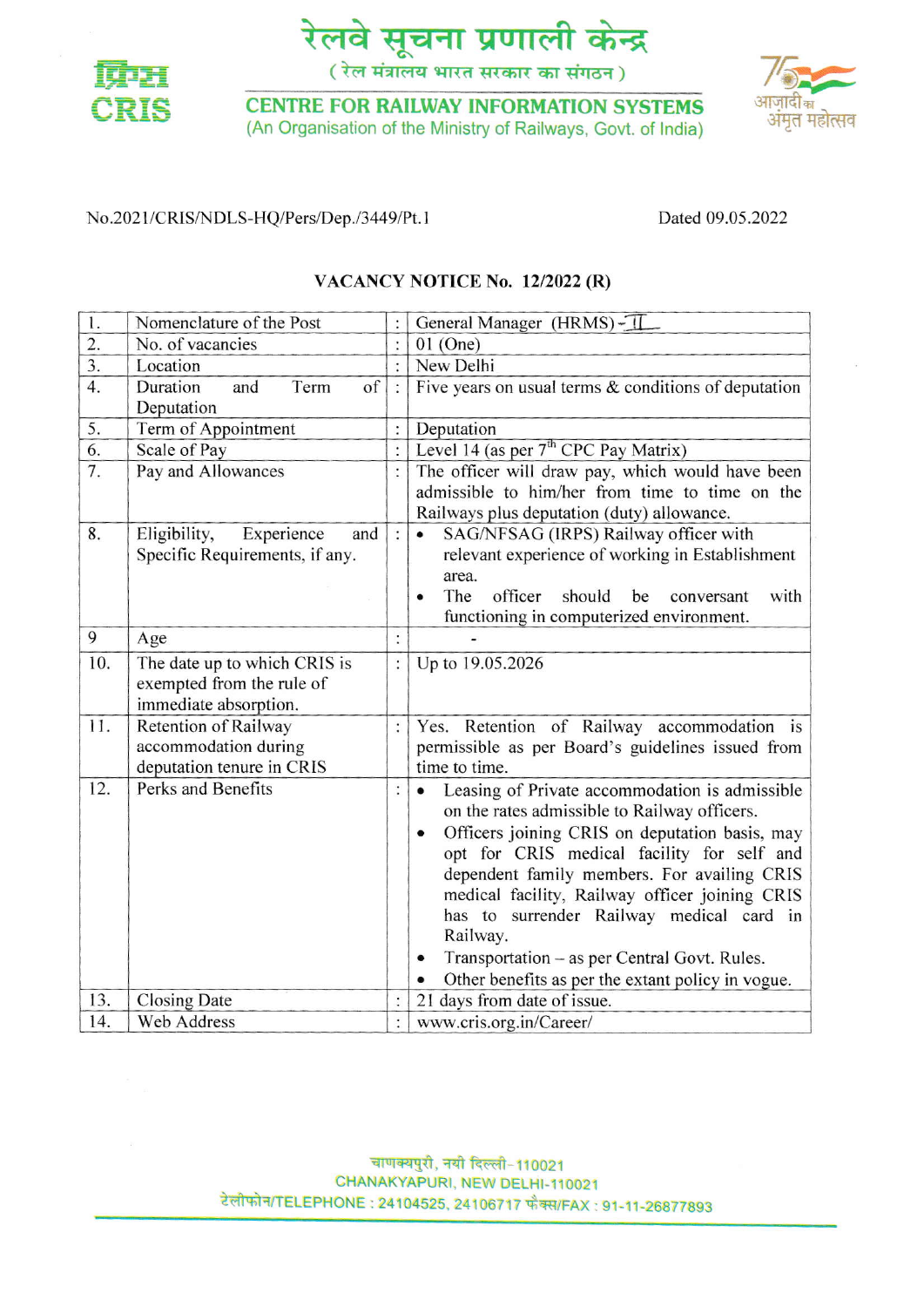#### Notes:

- 1. Applicants are requested to submit simultaneously a copy of the application to their administrative officer (HQ/Board etc.) for forwarding the application to CRIS indicating No Objection, Vigilance/D&AR clearance etc.
- 2. Eligible suitable applicants will be short-listed on the basis of eligibility and experience, if required, as per Vacancy Notice.
- 3. Selection criteria will be as mentioned in Ministry of Railway, Railway Board's letter No.2017/E(O)II/41/5 dated 25.05.2017 and No.2018/E(O)II/41/1 dated 07.03.2018.

Eligible and interested officers may apply in the prescribed application format, Annexure-I attached in online mode and may send their application through email @ shekhar.chander@cris.org.in and adhikari.devendra@cris.org.in.

Chander Shekhar) Registrar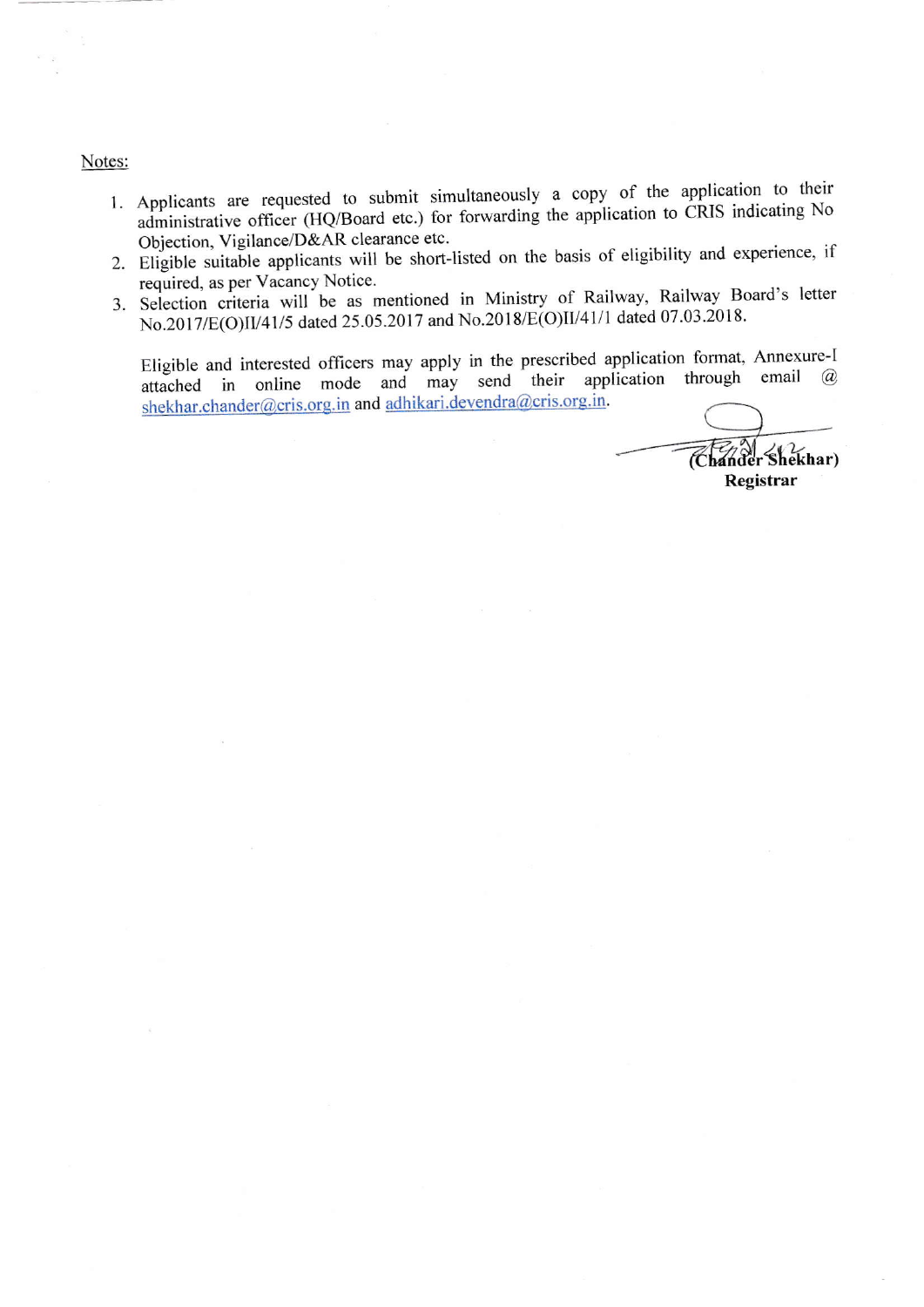Photo

## PRESCRIBED PROFORMA

# FOR SUBMISSION OF APPLICATIONS ON DEPUTATION BASIS

| blanks)    | Vacancy Notice No.<br>(appears on the top middle side of notice) |  |
|------------|------------------------------------------------------------------|--|
|            | File No.                                                         |  |
|            | (appears on the top left side of notice)                         |  |
|            | Post against which application has been                          |  |
| lmp<br>don | submitted                                                        |  |
| (please    | Choice of station                                                |  |
|            | (wherever applicable)                                            |  |

## Personal Data

 $\frac{1}{\beta}$  ,  $\frac{1}{\beta}$ 

 $\begin{array}{c} \frac{1}{2} \left( \begin{array}{cc} 0 & 0 \\ 0 & 0 \\ 0 & 0 \end{array} \right) \end{array}$ 

| 1.  | Name                                                                        | $\vdots$       |  |
|-----|-----------------------------------------------------------------------------|----------------|--|
| 2.  | Gender                                                                      | $\colon$       |  |
| 3.  | Service                                                                     | $\ddot{\cdot}$ |  |
| 4.  | Department                                                                  | :              |  |
| 5.  | Category                                                                    | :              |  |
| 6.  | Date of Birth                                                               | :              |  |
| 7.  | <b>DITS</b><br>(Date of entry into Time Scale)                              | $\ddot{\cdot}$ |  |
| 8.  | Date of entry in Gr. B<br>(Wherever applicable)                             | $\ddot{\cdot}$ |  |
| 9.  | Present Pay Band with Grade Pay and<br>basic pay as on date of application. | $\ddot{\cdot}$ |  |
| 10. | Present Designation & Railway                                               | :              |  |
| 11. | <b>Contact Details</b>                                                      | :              |  |
|     | (a) Email ID                                                                | $\ddot{\cdot}$ |  |
|     | $(b)$ Telephone $(O)$                                                       | $\vdots$       |  |
|     | (C) Telephone (R)                                                           | $\ddot{\cdot}$ |  |
|     | (d) Mobile Number                                                           | $\vdots$       |  |